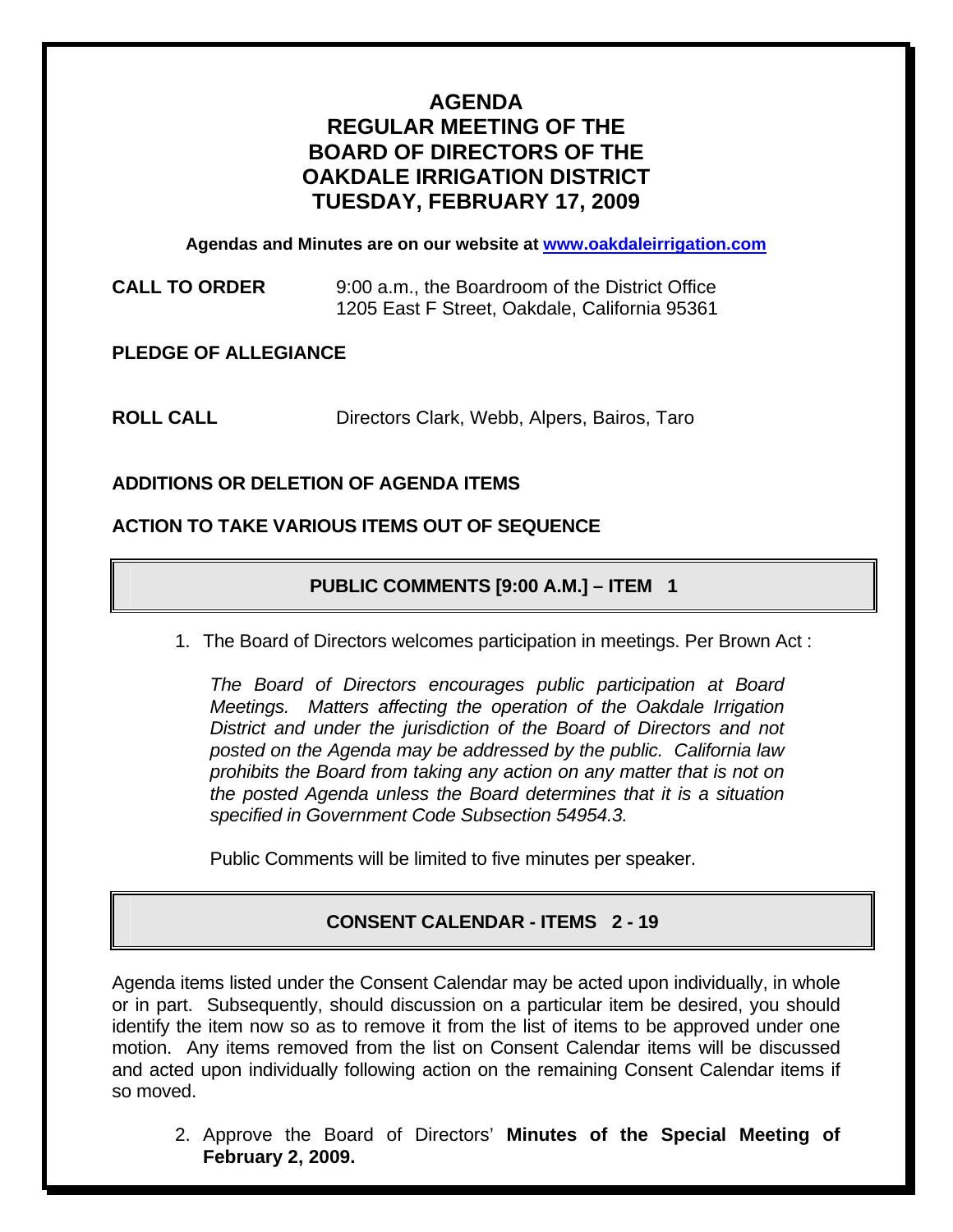- 3. Approve **Oakdale Irrigation District Statement of Obligations**
- 4. Approve **Improvement District Statement of Obligations**
- 5. Approve the **Treasurer and Chief Financial Officer's Report for the month ending January 31, 1009**
- 6. Approve **Assignment of Capital Work Order Numbers**
- 7. Approve **Rejection of Claims Filed by Improvement District No. 52 Landowners**
- 8. Approve **General Services Agreement with Preston Pipelines, Inc.**
- 9. Approve **Professional Services Agreement with Jim Persons Safety Consultant**
- 10. Approve **Work Releases to General Services Agreement 2008-GSA-047 to Sierra Controls Systems, Inc.**
- 11. Approve **Work Release No. 03, Amendment No. 1 to Professional Services Agreement 2008-PSA-008 with Giuliani & Kull for Fairbanks/Cometa Split Rehabilitation Project**
- 12. Approve **Work Release No. 03 and No. 04 to General Services Agreement 2008-GSA-049 for Welding Shop and Auto Shop Lighting to Industrial Electric Co.**
- 13. Approve **Amendment to No. 1 to General Services Agreement 2008- GSA-066 with Andretta's Ag Construction**
- 14. Approve **Amendment No. 2 to Professional Service Agreement 2006- PSA-005 with CH2M Hill for revised rates**
- 15. Approve **Encroachment Agreement on the South Lateral (APN: 064-031- 032 – Van de Pol)**
- 16. Approve **Encroachment Agreement on the Clavey Pipeline (APN: 010- 029-004/005/006/007 – Hoekstra Dairy)**
- 17. Approve **Encroachment Agreement on the South Main Canal (APN: 010- 015-061 – Hoekstra Dairy)**
- 18. Approve **Encroachment Agreement on the Paulsell Lateral (APN: 001- 005-049 – Ben A. and Carol S. Ward, Trustees of the B & C Ward 2004 Revocable Trust)**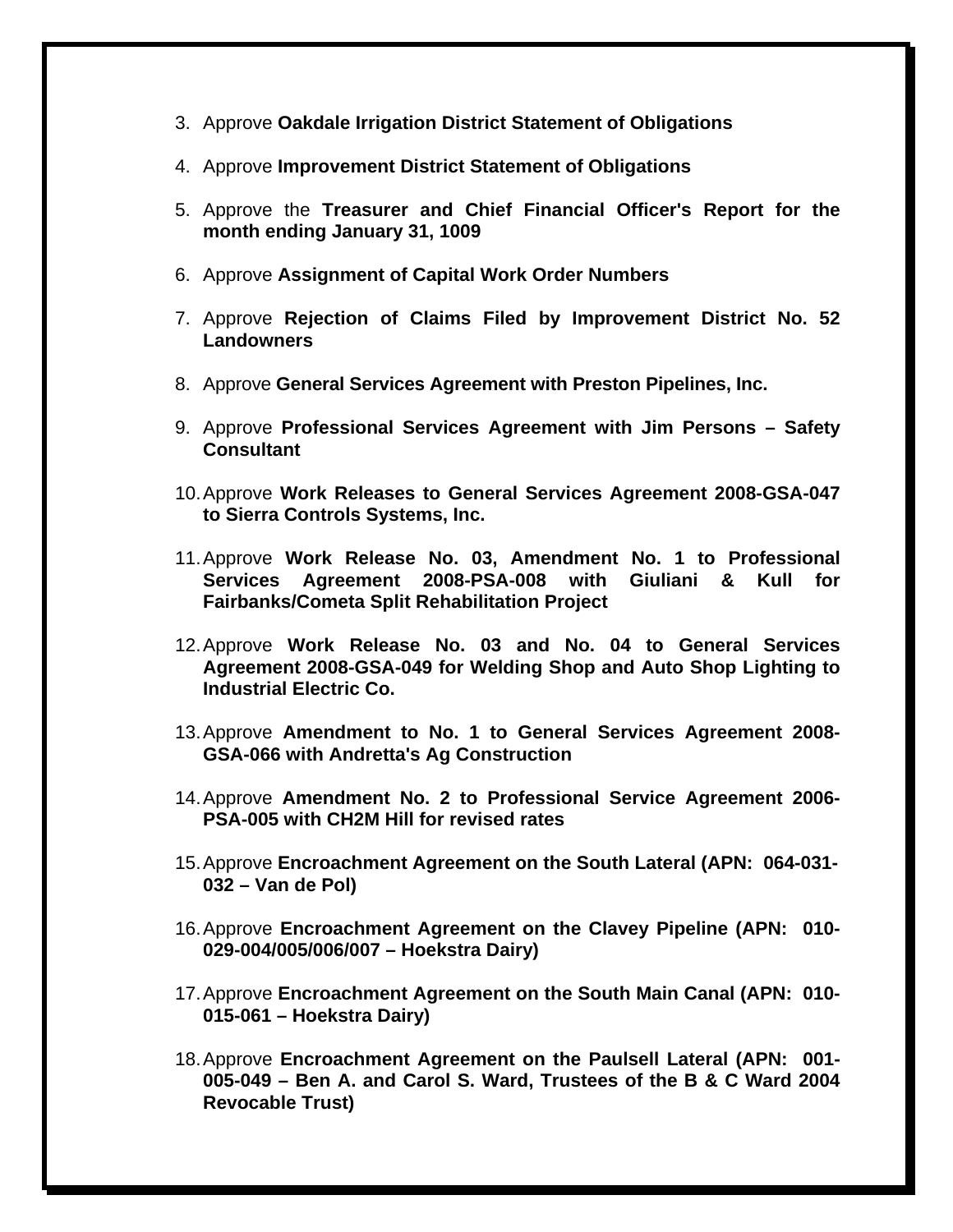- 19. Approve **Resolution Finding the Annexation of Conde Farms into the Oakdale Irrigation District Categorically Exempt Under the California Environmental Quality Act (CEQA) (APN: 002-062-039 – Conde Farms)**
	- **ACTION CALENDAR ITEMS 20 23**
- 20. Review and take possible action on **Award of Bid on the Bentley Deep Well Pump Replacement Project**
- 21. Review and take possible action **Authorizing General Manager to Execute Work Releases for Engineering and CEQA for the South Main Canal and Tunnel Projects**
- 22. Review and take possible action **Authorizing General Manager to Execute a Work Release with Condor Earth Technologies for Phase I of the Hazard Remediation on the Abandoned Cape Horn Lateral**
- 23. Review and take possible action to **Approve Proposal for Team Building Training with BHI Management Consulting for all Employees**

### **DISCUSSION – ITEM 24 - 25**

- 24. Discussion on business items as they appear on the Tri-Dam Board Agenda for Thursday, February 19, 2009.
- 25. Discussion on 2009 Water Season.

#### **COMMUNICATIONS – ITEM 26**

- 26. **Oral Reports and Comments**
	- A. **General Manager's Report on Status of OID Activities**
	- B. **Committee Reports**
	- Personnel Committee, February 6, 2009
		- ¾ Discussion on 2009 Employee Health Benefits
	- C. **Directors' Comments/Suggestions**